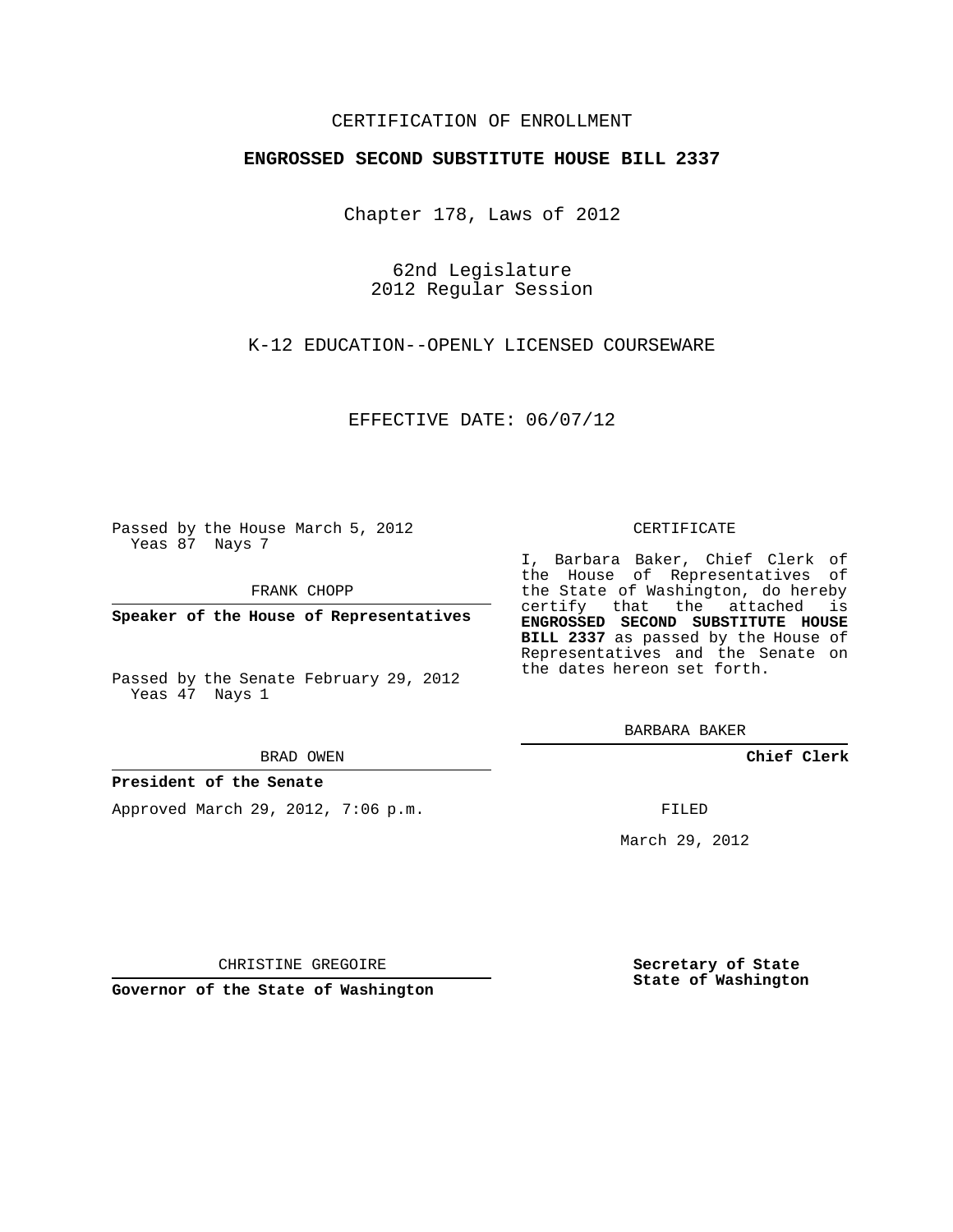# **ENGROSSED SECOND SUBSTITUTE HOUSE BILL 2337** \_\_\_\_\_\_\_\_\_\_\_\_\_\_\_\_\_\_\_\_\_\_\_\_\_\_\_\_\_\_\_\_\_\_\_\_\_\_\_\_\_\_\_\_\_

\_\_\_\_\_\_\_\_\_\_\_\_\_\_\_\_\_\_\_\_\_\_\_\_\_\_\_\_\_\_\_\_\_\_\_\_\_\_\_\_\_\_\_\_\_

## AS AMENDED BY THE SENATE

Passed Legislature - 2012 Regular Session

# **State of Washington 62nd Legislature 2012 Regular Session**

**By** House Ways & Means (originally sponsored by Representatives Carlyle, Orwall, Sullivan, Maxwell, Lytton, Zeiger, Reykdal, Pettigrew, Liias, Dammeier, Fitzgibbon, Pedersen, Hunt, and Hudgins)

READ FIRST TIME 02/07/12.

 AN ACT Relating to open educational resources in K-12 education; adding a new section to chapter 28A.300 RCW; creating a new section; and providing an expiration date.

BE IT ENACTED BY THE LEGISLATURE OF THE STATE OF WASHINGTON:

 NEW SECTION. **Sec. 1.** The legislature finds the state's recent adoption of common core K-12 standards provides an opportunity to develop a library of high-quality, openly licensed K-12 courseware that is aligned with these standards. By developing this library of openly licensed courseware and making it available to school districts free of charge, the state and school districts will be able to provide students with curricula and texts while substantially reducing the expenses that districts would otherwise incur in purchasing these materials. In addition, this library of openly licensed courseware will provide districts and students with a broader selection of materials, and materials that are more up-to-date.

 NEW SECTION. **Sec. 2.** A new section is added to chapter 28A.300 RCW to read as follows:

(1)(a) Subject to availability of amounts appropriated for this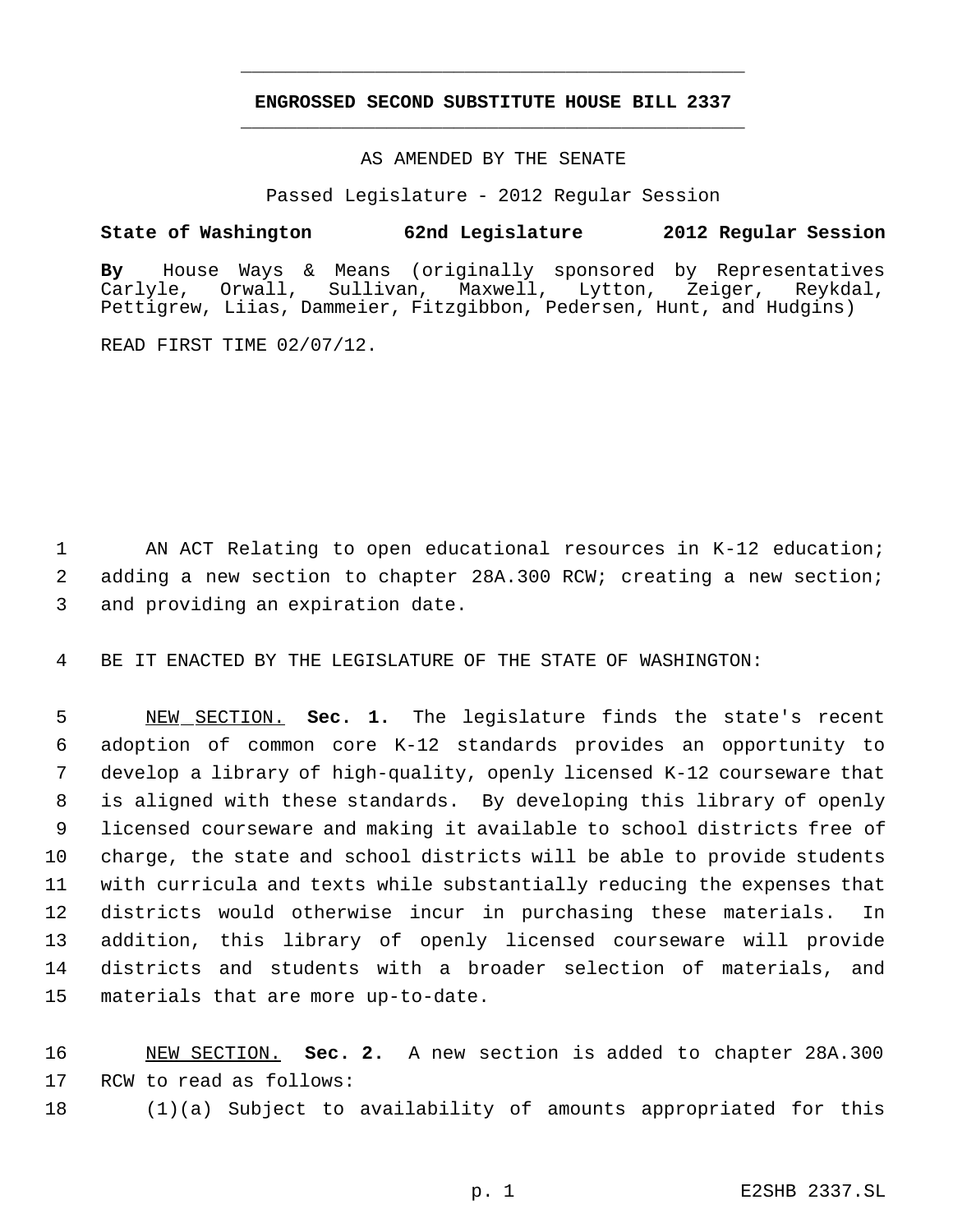specific purpose, the superintendent of public instruction shall take the lead in identifying and developing a library of openly licensed courseware aligned with the common core state standards and placed under an attribution license, registered by a nonprofit or for-profit organization with domain expertise in open courseware, that allows others to use, distribute, and create derivative works based upon the digital material, while still allowing the authors or creators to retain the copyright and to receive credit for their efforts.

 (b) During the course of identification and development of a library of openly licensed courseware, the superintendent:

 (i) May contract with third parties for all or part of the development;

 (ii) May adopt or adapt existing high quality openly licensed K-12 courseware aligned with the common core state standards;

(iii) May consider multiple sources of openly licensed courseware;

 (iv) Must use best efforts to seek additional outside funding by 17 actively partnering with private organizations;

 (v) Must work collaboratively with other states that have adopted 19 the common core state standards and collectively share results; and

 (vi) Must include input from classroom practitioners, including teacher-librarians as defined by RCW 28A.320.240, in the results reported under subsection (2)(d) of this section.

(2) The superintendent of public instruction must also:

 (a) Advertise to school districts the availability of openly licensed courseware, with an emphasis on the fact that the courseware is available at no cost to the districts;

 (b) Identify an open courseware repository to which openly licensed courseware identified and developed under this section may be submitted, in which openly licensed courseware may be housed, and from which openly licensed courseware may be easily accessed, all at no cost to school districts;

 (c) Provide professional development programs that offer support, guidance, and instruction regarding the creation, use, and continuous improvement of open courseware; and

 (d) Report to the governor and the education committees of the legislature on a biennial basis, beginning December 1, 2013, and ending December 1, 2017, regarding identification and development of a library of openly licensed courseware aligned with the common core state